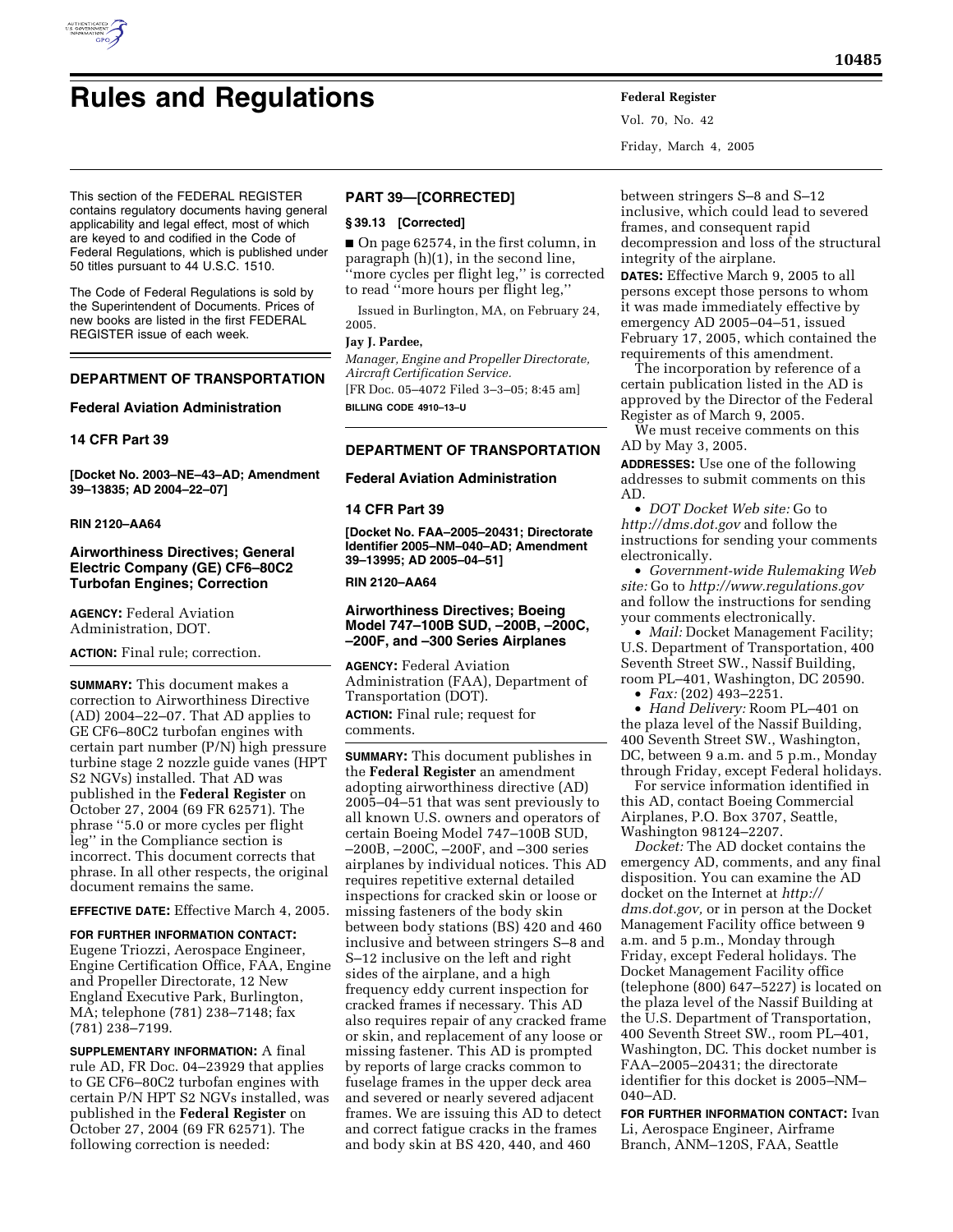Aircraft Certification Office, 1601 Lind Avenue, SW., Renton, Washington 98055–4056; telephone (425) 917–6437; fax (425) 917–6590.

**SUPPLEMENTARY INFORMATION:** On February 17, 2005, we issued emergency AD 2005–04–51, which applies to certain Boeing Model 747–100B SUD, –200B, –200C, –200F, and –300 series airplanes.

### **Background**

On May 7, 1991, we issued AD 91– 11–01, amendment 39–6997 (56 FR 22306, May 15, 1991), for certain Boeing Model 747 series airplanes. That AD requires repetitive inspections for cracks of the frame structure and skin in the fuselage section 41, and repair if necessary. That AD also provides for an optional terminating action for the repetitive inspections. That AD was prompted by recommendations of the FAA-sponsored Boeing Model 747 Structures Working Group. We issued that AD to prevent sudden decompression of the fuselage.

Since the issuance of AD  $\overline{9}1-11-01$ , we have received several reports of large fatigue cracks common to fuselage frames in the upper deck area on Boeing Model 747–200C, –200F, and –300 series airplanes. Most of these airplanes had been inspected in accordance with AD 91–11–01. Many fatigue cracks occurred near stringers S–10 and S– 10A, but other cracks were also reported. The cracking is due to cyclic pressurization of the airplanes.

We also have received two recent reports of severed or nearly severed adjacent frames at body station (BS) 420 and BS 440 near stringer S–10A on Boeing Model 747–300 series airplanes. Both airplanes had been inspected in accordance with AD 91–11–01. In both reports, missing fasteners common to the skin at frame shear tie flanges were detected in the vicinity of cracks. In one case, eight fasteners were missing from the body skin at the severed frame at BS 440. One airplane had accumulated 11,641 total flight cycles; the other airplane had accumulated 11,880 total flight cycles.

In light of these reports, we have determined that, for certain Boeing Model 747–100B SUD, –200C, –200F, and –300 series airplanes; and certain Boeing Model 747–200B series airplanes retrofitted with a stretched upper deck (SUD); the inspections required by AD 91–11–01 do not adequately detect fatigue cracks at BS 420, 440, and 460 between stringers S–8 and S–12 inclusive. Such fatigue cracking, if not detected and corrected in a timely manner, could lead to severed frames, and consequent rapid decompression

and loss of the structural integrity of the airplane.

## **Other Relevant Rulemaking**

On January 16, 1990, we issued AD 90–06–06, amendment 39–6490 (55 FR 8374, March 7, 1990), for certain Boeing Model 747 series airplanes. That AD requires incorporation of certain structural modifications. We issued that AD to prevent degradation in the structural capabilities of the affected airplanes. One of the required modifications incorporates a modification (reference Boeing Service Bulletin 747–53–2272, Revision 12, dated December 22, 1988) that ends the repetitive inspections of the frames in Zone 2 required by this AD.

#### **Relevant Service Information**

We have reviewed Boeing Alert Service Bulletin 747–53A2265, Revision 9, dated February 17, 2005. Among other actions, the service bulletin describes procedures for repetitive surface high frequency eddy current (HFEC) inspections for cracks in the frames at BS 420, 440, and 460 between stringers S–8 and S–12 inclusive on the left and right sides of the airplane.

## **FAA's Determination and Requirements of This AD**

We evaluated all pertinent information and identified an unsafe condition that is likely to exist or develop on other Boeing Model 747– 100B SUD, –200C, –200F, and –300 series airplanes; and Boeing Model 747– 200B series airplanes retrofitted with a SUD of this same type design. Therefore, we issued emergency AD 2005–04–51 to detect and correct fatigue cracks in the frames and body skin at BS 420, 440, and 460 between stringers S– 8 and S–12 inclusive, which could lead to severed frames, and consequent rapid decompression and loss of the structural integrity of the airplane. The AD requires repetitive external detailed inspections for cracked skin or loose or missing fasteners of the body skin between BS 420 and 460 inclusive and between stringers S–8 and S–12 inclusive on the left and right sides of the airplane. If any cracked skin or loose or missing fastener is detected, the AD also requires a surface HFEC inspection for cracks in the frames at BS 420, 440, and 460 between stringers S–8 and S– 12 on the left and right sides of the airplane; repair of any cracked frame or skin; and replacement of any loose of missing fastener with a new fastener; as applicable. Accomplishing the HFEC inspection ends the repetitive external detailed inspections. The HFEC inspections must be done in accordance

with the service information described previously.

We found that immediate corrective action was required; therefore, notice and opportunity for prior public comment thereon were impracticable and contrary to the public interest, and good cause existed to make the AD effective immediately by individual notices issued on February 17, 2005, to all known U.S. owners and operators of certain Boeing Model 747–100B SUD, –200B, –200C, –200F, and –300 series airplanes. These conditions still exist, and the AD is hereby published in the **Federal Register** as an amendment to section 39.13 of the Federal Aviation Regulations (14 CFR 39.13) to make it effective to all persons.

### **Interim Action**

We consider this AD interim action. We are currently considering superseding this emergency AD and AD 91–11–01 to, among other actions, reduce the initial threshold of the inspections required by AD 91–11–01 for certain airplanes and to add other actions specified in Boeing Alert Service Bulletin 747–53A2265, Revision 9, dated February 17, 2005.

#### **Comments Invited**

This AD is a final rule that involves requirements that affect flight safety and was not preceded by notice and an opportunity for public comment; however, we invite you to submit any relevant written data, views, or arguments regarding this AD. Send your comments to an address listed under **ADDRESSES**. Include ''Docket No. FAA– 2005–20431; Directorate Identifier 2005–NM–040–AD'' at the beginning of your comments. We specifically invite comments on the overall regulatory, economic, environmental, and energy aspects of the AD. We will consider all comments received by the closing date and may amend the AD in light of those comments.

We will post all comments we receive, without change, to *http:// dms.dot.gov,* including any personal information you provide. We will also post a report summarizing each substantive verbal contact with FAA personnel concerning this AD. Using the search function of our docket Web site, anyone can find and read the comments in any of our dockets, including the name of the individual who sent the comment (or signed the comment on behalf of an association, business, labor union, etc.). You can review the DOT's complete Privacy Act Statement in the **Federal Register** published on April 11, 2000 (65 FR 19477–78), or you can visit *http://dms.dot.gov.*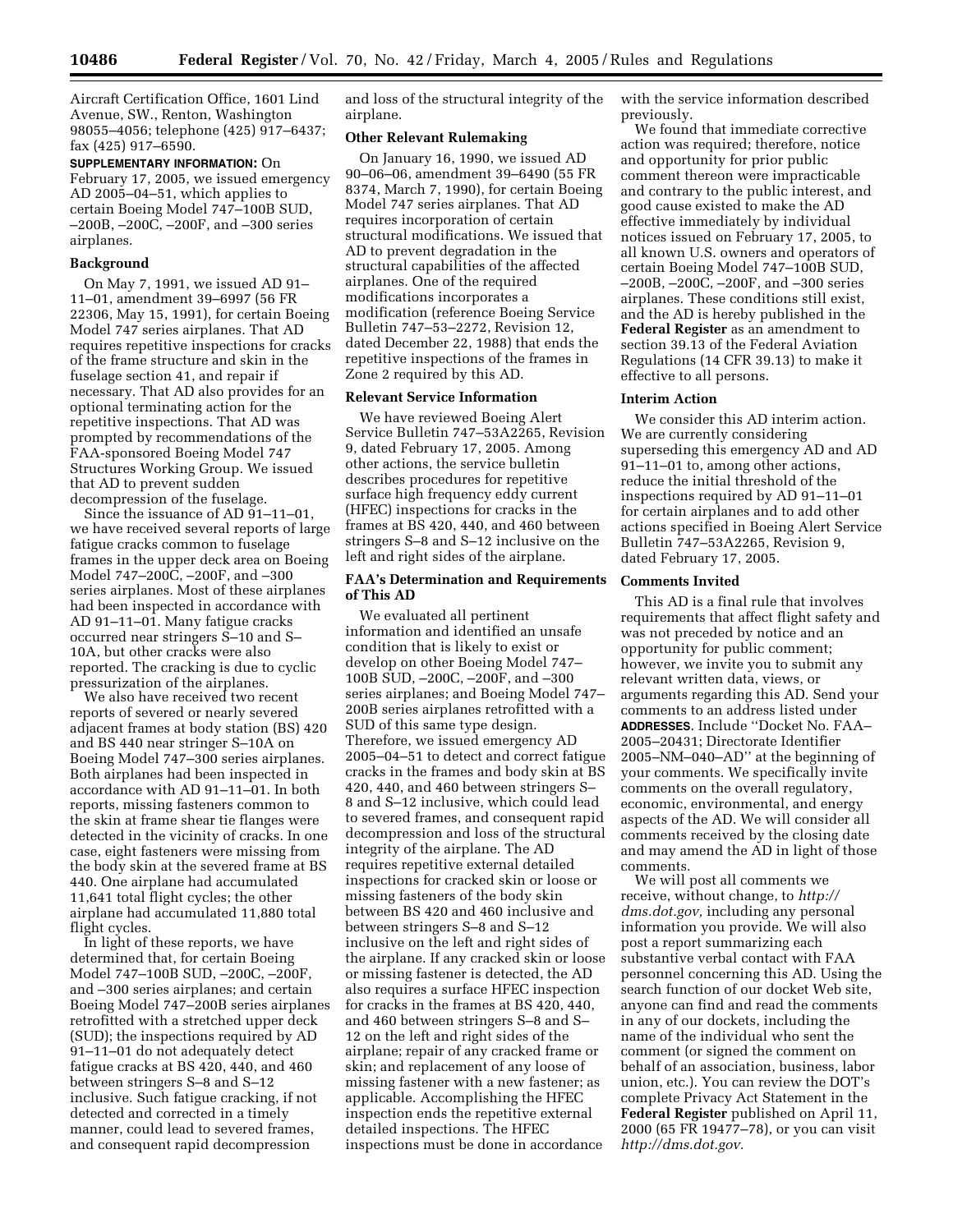## **Authority for This Rulemaking**

Title 49 of the United States Code specifies the FAA's authority to issue rules on aviation safety. Subtitle I, section 106, describes the authority of the FAA Administrator. Subtitle VII, Aviation Programs, describes in more detail the scope of the Agency's authority.

We are issuing this rulemaking under the authority described in subtitle VII, part A, subpart III, section 44701, ''General requirements.'' Under that section, Congress charges the FAA with promoting safe flight of civil aircraft in air commerce by prescribing regulations for practices, methods, and procedures the Administrator finds necessary for safety in air commerce. This regulation is within the scope of that authority because it addresses an unsafe condition that is likely to exist or develop on products identified in this rulemaking action.

## **Regulatory Findings**

We have determined that this AD will not have federalism implications under Executive Order 13132. This AD will not have a substantial direct effect on the States, on the relationship between the national government and the States, or on the distribution of power and responsibilities among the various levels of government.

The FAA has determined that this regulation is an emergency regulation that must be issued immediately to correct an unsafe condition in aircraft, and that it is not a ''significant regulatory action'' under Executive Order 12866. It has been determined further that this action involves an emergency regulation under DOT Regulatory Policies and Procedures (44 FR 11034, February 26, 1979). If this emergency regulation is later deemed significant under DOT Regulatory Policies and Procedures, we will prepare a final regulatory evaluation and place it in the AD Docket. See the **ADDRESSES** section for a location to examine the regulatory evaluation, if filed.

## **List of Subjects in 14 CFR Part 39**

Air transportation, Aircraft, Aviation safety, Incorporation by reference, Safety.

## **Adoption of the Amendment**

■ Accordingly, under the authority delegated to me by the Administrator, the FAA amends 14 CFR part 39 as follows:

## **PART 39—AIRWORTHINESS DIRECTIVES**

■ 1. The authority citation for part 39 continues to read as follows:

**Authority:** 49 U.S.C. 106(g), 40113, 44701.

#### **§ 39.13 [Amended]**

■ 2. The FAA amends § 39.13 by adding the following new airworthiness directive (AD):

**2005–04–51 Boeing:** Amendment 39–13995. Docket No. FAA–2005–20431; Directorate Identifier 2005–NM–040–AD.

#### **Effective Date**

(a) This AD becomes effective March 9, 2005, to all persons except those persons to whom it was made immediately effective by emergency AD 2005–04–51, issued on February 17, 2005, which contained the requirements of this amendment.

### **Affected ADs**

(b) None.

#### **Applicability**

(c) This AD applies to Boeing Model 747– 100B SUD, –200C, –200F, and –300 series airplanes, line numbers 1 through 685 inclusive; and Boeing Model 747–200B series airplanes, line numbers 271, 276, 336, 344, 369, 389, 397, 474, 491, 518, 521, and 539; certificated in any category.

#### **Unsafe Condition**

(d) This AD was prompted by reports of large cracks common to fuselage frames in the upper deck area and severed or nearly severed adjacent frames. We are issuing this AD to detect and correct fatigue cracks in the frames and body skin at body stations (BS) 420, 440, and 460 between stringers S–8 and S–12 inclusive, which could lead to severed frames, and consequent rapid decompression and loss of the structural integrity of the airplane.

### **Compliance**

(e) You are responsible for having the actions required by this AD performed within the compliance times specified, unless the actions have already been done.

#### **Repetitive External Detailed Inspections**

(f) Before the accumulation of 8,000 total flight cycles, or within 10 flight cycles after the effective date of this AD, whichever occurs later, do an external detailed inspection for cracked skin or loose or missing fasteners of the body skin between BS 420 and 460 inclusive and between stringers S–8 and S–12 inclusive on the left and right sides of the airplane. Repeat the external detailed inspection thereafter at intervals not to exceed 25 flight cycles.

**Note 1:** For the purposes of this AD, a detailed inspection is: ''An intensive examination of a specific item, installation, or assembly to detect damage, failure, or irregularity. Available lighting is normally supplemented with a direct source of good lighting at an intensity deemed appropriate. Inspection aids such as mirror, magnifying lenses, etc., may be necessary. Surface

cleaning and elaborate procedures may be required.''

#### **Corrective Actions**

(g) If any cracked skin or loose or missing fastener is detected during any external detailed inspection required by paragraph (f) of this AD, before further flight, do a surface high frequency eddy current (HFEC) inspection for cracks in the frames at BS 420, 440, and 460 between stringers S–8 and S– 12 on the left and right sides of the airplane, in accordance with paragraph 2. and Notes 2 and 3 of Figure 17 of the Accomplishment Instructions of Boeing Alert Service Bulletin 747–53A2265, Revision 9, dated February 17, 2005, except as provided by Note 1 of Figure 17 of the service bulletin. Accomplishing the surface HFEC inspection ends the repetitive inspections required by paragraph (f) of this AD.

(1) If no cracked frame is found, before further flight, repair the cracked skin and replace the loose or missing fasteners with new fasteners, as applicable, in accordance with a method approved by the Manager, Seattle Aircraft Certification Office (ACO), FAA; or in accordance with data meeting the certification basis of the airplane approved by an Authorized Representative (AR) for the Boeing Delegation Option Authorization (DOA) Organization who has been authorized by the Manager, Seattle ACO, to make those findings. For a repair method to be approved, the repair must meet the certification basis of the airplane, and the approval must specifically reference this AD.

(2) If any cracked frame is found, before further flight, repair the cracked frame and skin and replace the loose or missing fasteners with new fasteners, as applicable, in accordance with a method approved by the Manager, Seattle ACO, FAA; or in accordance with data meeting the certification basis of the airplane approved by an AR for the Boeing DOA Organization who has been authorized by the Manager, Seattle ACO, to make those findings. For a repair method to be approved, the repair must meet the certification basis of the airplane, and the approval must specifically reference this AD.

#### **Terminating Action**

(h) Modification in Zone 2 in accordance with Boeing Service Bulletin 747–53–2272, dated January 12, 1987, through Revision 18, dated May 16, 2002, constitutes terminating action for the requirements of this AD.

**Note 2:** Paragraph H. of AD 91–11–01, amendment 39–6997 refers to Boeing Service Bulletin 747–53–2272, dated January 12, 1987, as the appropriate source of service information for accomplishing the optional terminating action in that  $AD$ .  $AD$   $90-06-06$ , amendment 39–6490, refers to Boeing Service Bulletin 747–53–2272, Revision 12, dated December 22, 1988; or earlier revisions; as an appropriate source of service information for accomplishing the mandatory terminating action in that AD.

#### **Alternative Methods of Compliance (AMOCs)**

(i)(1) The Manager, Seattle ACO, FAA, has the authority to approve AMOCs for this AD,